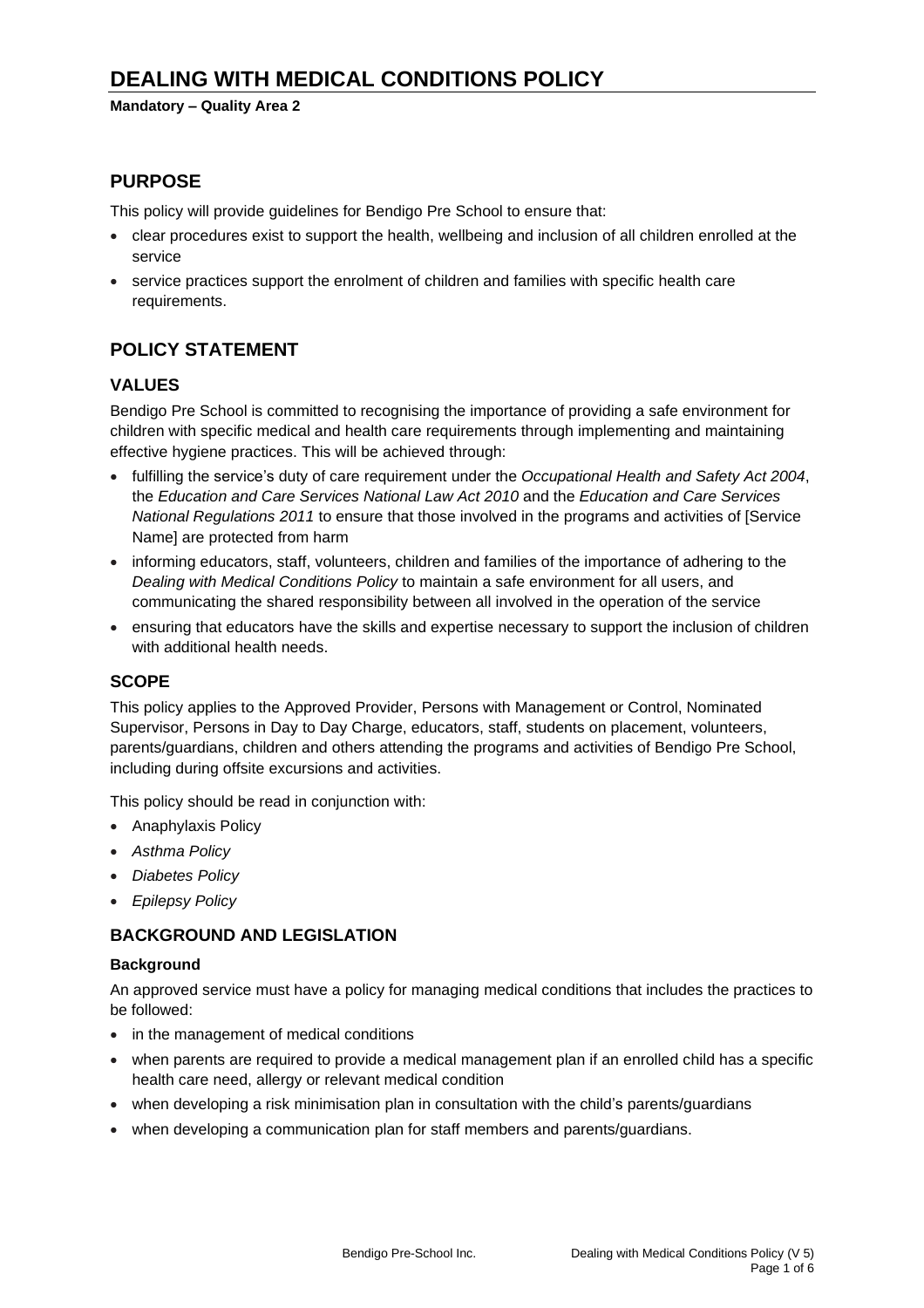Staff members and volunteers must be informed about the practices to be followed. If a child enrolled at the service has a specific health care need, allergy or other relevant medical condition, parents/guardians must be provided with a copy of this and other relevant policies.

Medication and medical procedures can only be administered to a child:

- with written authorisation from the parent/guardian or a person named in the child's enrolment record as authorised to consent to administration of medication (Regulation 92(3)(b))
- with two adults in attendance, one of whom must be an educator. One adult will be responsible for the administration and the other adult will witness the procedure
- if the medication is in its original container bearing the child's name, dose and frequency of administration.

Refer to the *Administration of Medication Policy* for more information.

Staff may need additional information from a medical practitioner where the child requires:

- multiple medications simultaneously
- a specific medical procedure to be followed.

If a child with a chronic illness or medical condition that requires invasive clinical procedures or support is accepted by the service, it is vital that prior arrangements are negotiated with the parent/guardian, authorised nominees or appropriate health care workers to prepare for the event that the child will require a procedure while in attendance at the service. Parents/guardians and the service should liaise with either the child's medical practitioner or other appropriate service providers to establish such an arrangement. Arrangements must be formalised following enrolment and prior to the child commencing at the service.

### *Self-administration by a child over preschool age*

Services who provide education and care to a child over preschool age (as defined in the *Education and Care Services National Regulations 2011*) may allow a child over preschool age to self-administer medication. The Approved Provider must consider their duty of care when determining under what circumstances such permission would be granted:

- Where a child over preschool age can self-administer medication/medical procedures, written permission must be provided by the child's parent/guardian.
- Parents/guardians will provide written details of the medical information and administration protocols from the child's medical/specialist medical practitioner(s).
- The self-administration of medication or medical procedures by children over preschool age will be undertaken only under the supervision of a staff member with current approved first aid qualifications.

#### **Legislation and standards**

Relevant legislation and standards include but are not limited to:

- *Education and Care Services National Law Act 2010*: Section 173
- *Education and Care Services National Regulations 2011*: Regulations 90, 91, 96
- *Health Records Act 2001* (Vic)
- *National Quality Standard*, Quality Area 2: Children's Health and Safety
- *National Quality Standard*, Quality Area 7: Governance and Leadership
- *Occupational Health and Safety Act 2004* (Vic)
- *Public Health and Wellbeing Act 2008* (Vic)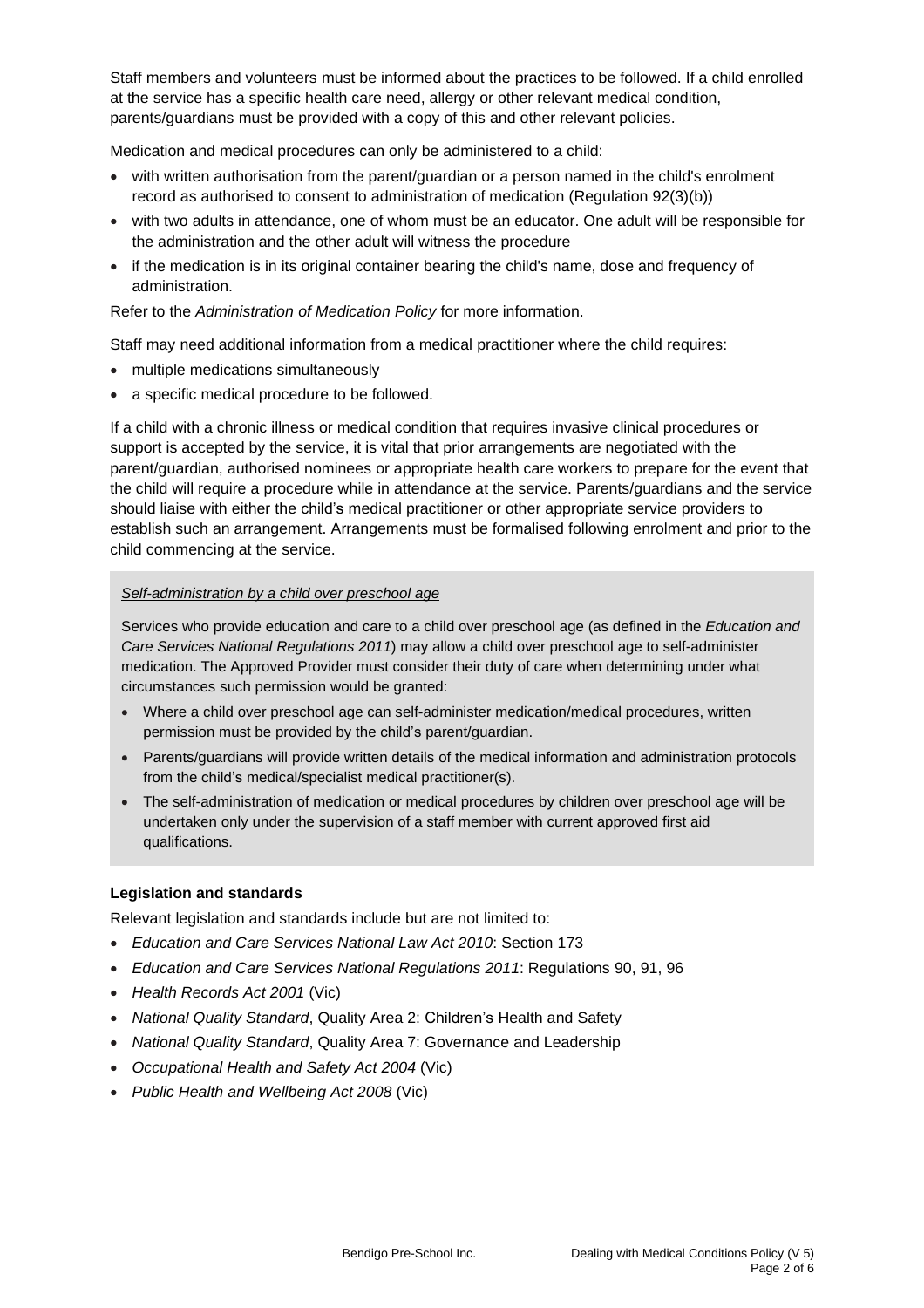• *Public Health and Wellbeing Regulations 2009* (Vic)

The most current amendments to listed legislation can be found at:

- Victorian Legislation Victorian Law Today: <http://www.legislation.vic.gov.au/>
- Commonwealth Legislation ComLaw: <http://www.comlaw.gov.au/>

### **DEFINITIONS**

The terms defined in this section relate specifically to this policy. For commonly used terms e.g. Approved Provider, Nominated Supervisor, Regulatory Authority etc. refer to the *General Definitions* section of this manual.

**Communication plan:** A plan that forms part of the policy and outlines how the service will communicate with parents/guardians and staff in relation to the policy. The communication plan also describes how parents/guardians and staff will be informed about risk minimisation plans and emergency procedures to be followed when a child diagnosed as at risk of any medical condition such as anaphylaxis is enrolled at the service.

**Hygiene:** The principle of maintaining health and the practices put in place to achieve this.

**Medical condition:** In accordance with the *Education and Care Services National Regulations 2011*, the term medical condition includes asthma, diabetes or a diagnosis that a child is at risk of anaphylaxis, and the management of such conditions.

**Medical management plan:** A document that has been prepared and signed by a doctor that describes symptoms, causes, clear instructions on action and treatment for the child's specific medical condition, and includes the child's name and a photograph of the child. An example of this is the Australasian Society of Clinical Immunology and Allergy (ASCIA) Action Plan.

**Risk minimisation:** The implementation of a range of strategies to reduce the risk of an adverse effect from the mismanagement of a specific medical condition at the service.

**Risk minimisation plan:** A service-specific plan that details each child's medical condition, and identifies the risks of the medical condition and practical strategies to minimise those risks, and who is responsible for implementing the strategies. The risk minimisation plan should be developed by families of children with specific medical conditions that require medical management plans, in consultation with staff at the service upon enrolment or diagnosis of the condition.

### **SOURCES AND RELATED POLICIES**

#### **Sources**

- *Staying Healthy: Preventing infectious diseases in early childhood education and care services* (5th edition, 2013) National Health and Medical Research Council: [https://www.nhmrc.gov.au/about](https://www.nhmrc.gov.au/about-us/publications/staying-healthy-preventing-infectious-diseases-early-childhood-education-and-care-services)[us/publications/staying-healthy-preventing-infectious-diseases-early-childhood-education-and-care](https://www.nhmrc.gov.au/about-us/publications/staying-healthy-preventing-infectious-diseases-early-childhood-education-and-care-services)[services](https://www.nhmrc.gov.au/about-us/publications/staying-healthy-preventing-infectious-diseases-early-childhood-education-and-care-services)
- *G*uide to the Education and Care Services National Law and the Education and Care Services National Regulations 2011, p 62: [http://files.acecqa.gov.au/files/National-Quality-Framework-](http://files.acecqa.gov.au/files/National-Quality-Framework-Resources-Kit/NQF-Resource-02-Guide-to-ECS-Law-Regs.pdf)[Resources-Kit/NQF-Resource-02-Guide-to-ECS-Law-Regs.pdf](http://files.acecqa.gov.au/files/National-Quality-Framework-Resources-Kit/NQF-Resource-02-Guide-to-ECS-Law-Regs.pdf)

#### **Service policies**

- *Administration of First Aid Policy*
- *Administration of Medication Policy*
- *Anaphylaxis Policy*
- *Asthma Policy*
- *Dealing with Infectious Diseases Policy*
- *Diabetes Policy*
- *Epilepsy Policy*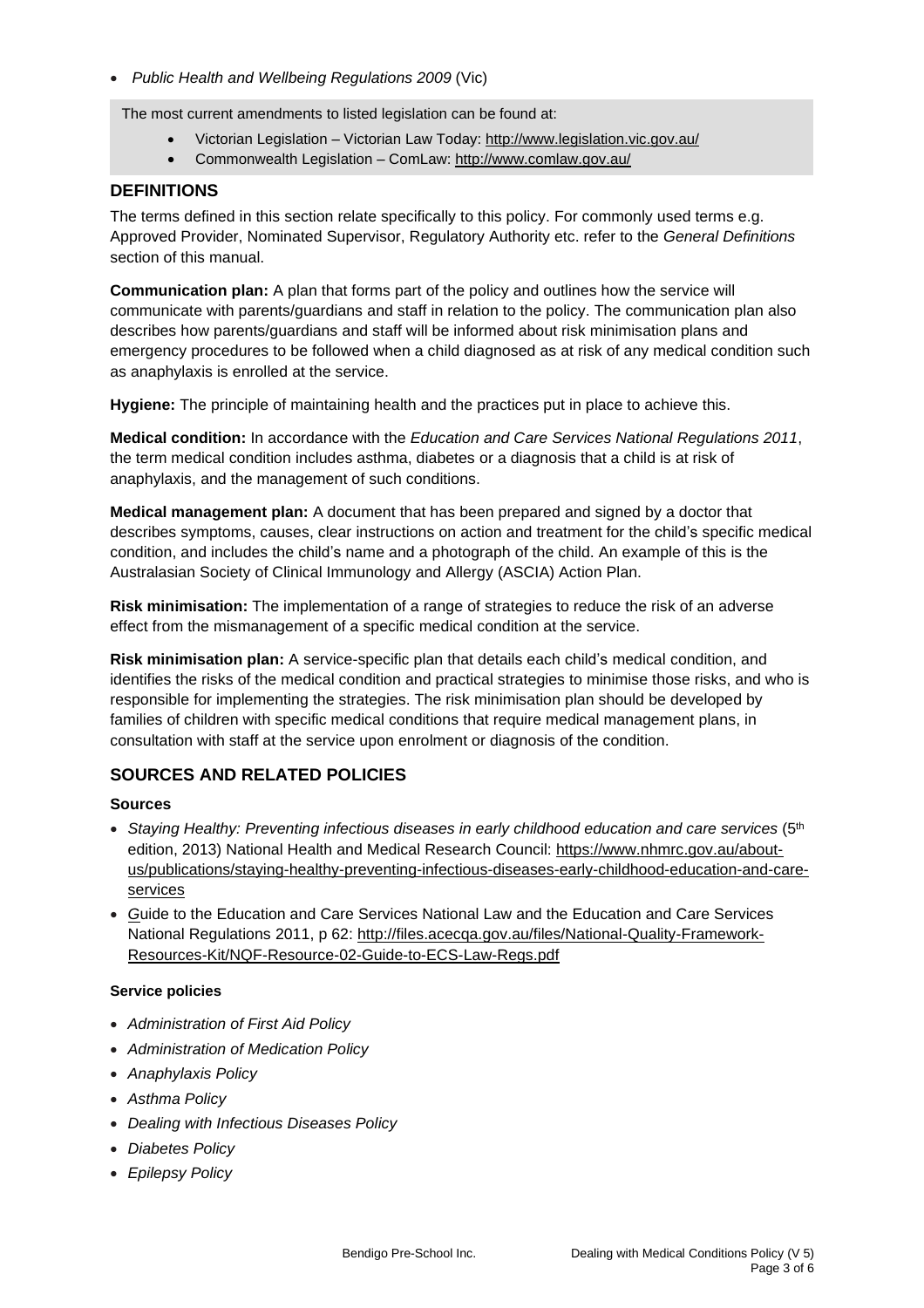- *Incident, Injury, Trauma and Illness Policy*
- *Privacy and Confidentiality Policy*
- *Supervision of Children Policy*

# **PROCEDURES**

#### **The Approved Provider or Persons with Management and Control is responsible for:**

- ensuring that all staff and volunteers are provided with a copy of this policy and have a clear understanding of the procedures and practices outlined within
- developing and implementing a communication plan and encouraging ongoing communication between parents/guardians and staff regarding the current status of the child's specific health care need, allergy or other relevant medical condition, this policy and its implementation
- ensuring educators/staff receive regular training in managing the specific health care needs of children at the service including asthma, anaphylaxis, diabetes, epilepsy and other medical conditions. This includes training in the management of specific procedures that are required to be carried out for the child's wellbeing
- ensuring at least one educator/staff member who has current accredited training in emergency management requirements for specific medical conditions is in attendance and immediately available at all times that children are being educated and cared for by the service
- establishing robust induction procedures that include the provision of information regarding the implementation of the practices outlined in this policy
- ensuring families and educators/staff understand and acknowledge each other's responsibilities under these guidelines
- ensuring families provide information on their child's health, medications, allergies, their medical practitioner's name, address and phone number, emergency contact names and phone numbers, and a medical management plan signed by their medical practitioner, following enrolment and prior to the child commencing at the service
- ensuring that a risk minimisation plan is developed for each child with specific medical conditions on enrolment or upon diagnosis, and that the plan is reviewed at least annually
- ensuring that parents/guardians who are enrolling a child with specific health care needs are provided with a copy of this and other relevant service policies
- following appropriate reporting procedures set out in the *Incident, Injury, Trauma and Illness Policy* in the event that a child is ill, or is involved in a medical emergency or an incident at the service that results in injury or trauma.

#### **The Nominated Supervisor or Persons in Day to day Charge is responsible for:**

- implementing this policy at the service and ensuring that all educators/staff follow the policy and procedures set out within
- informing the Approved Provider of any issues that impact on the implementation of this policy
- ensuring that the *AV How to Call Card* (refer to *Definitions*) is displayed near all telephones
- identifying specific training needs of educators/staff who work with children diagnosed with a medical condition, and ensuring, in consultation with the Approved Provider, that educators/staff access appropriate training
- ensuring children do not swap or share food, food utensils or food containers
- ensuring food preparation, food service and relief staff are informed of children and staff who have specific medical conditions or food allergies, the type of condition or allergies they have, and the service's procedures for dealing with emergencies involving allergies and anaphylaxis
- ensuring a copy of the child's medical management plan is visible and known to staff in the service. Prior to displaying the medical management plan, the Nominated Supervisor must explain to parents/guardians the need to display the plan for the purpose of the child's safety and obtain their consent (refer to *Privacy and Confidentiality Policy*)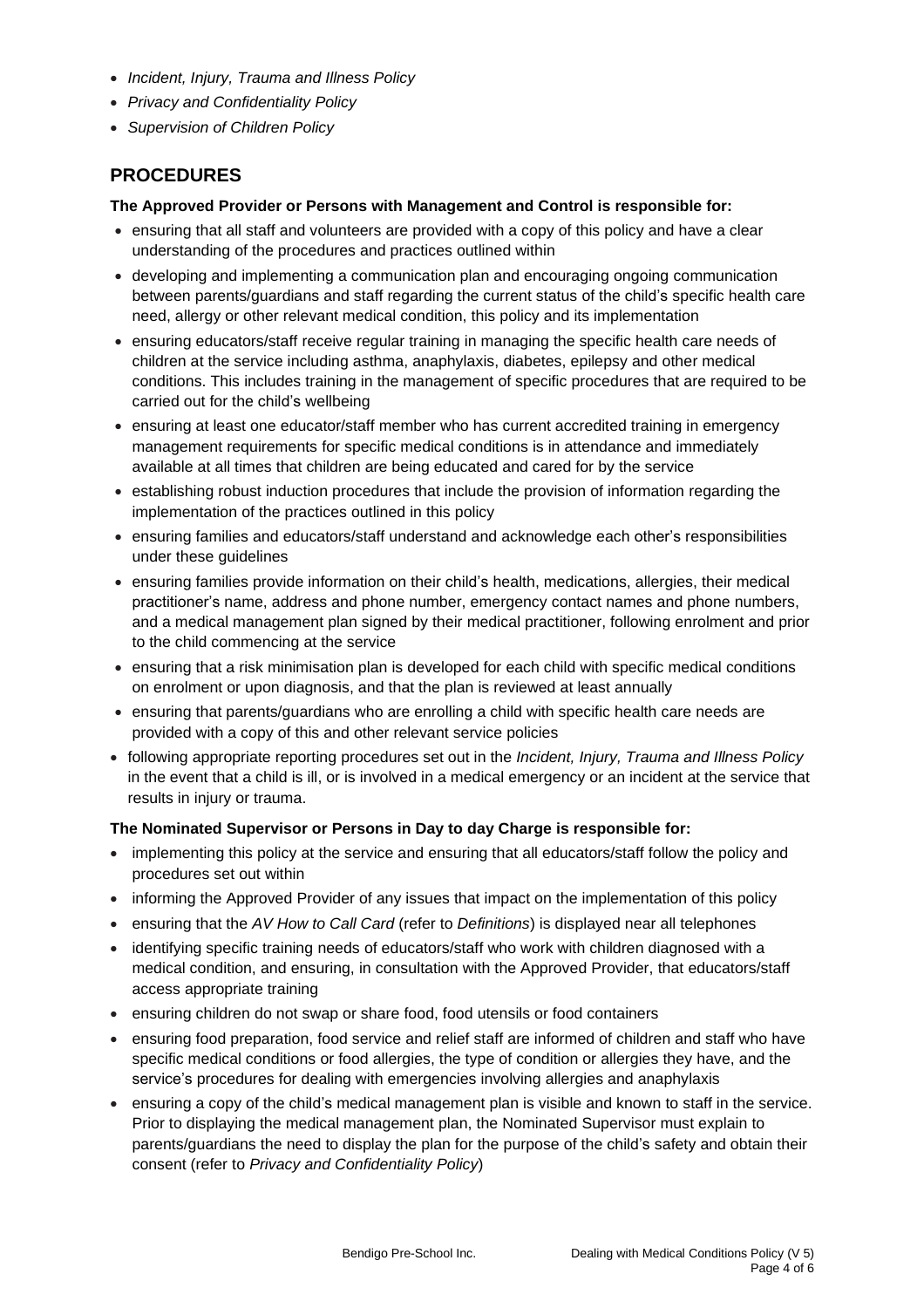- ensuring educators and other staff follow each child's risk minimisation plan and medical management plan
- ensuring opportunities for a child to participate in any activity, exercise or excursion that is appropriate and in accordance with their risk minimisation plan
- providing information to the community about resources and support for managing specific medical conditions while respecting the privacy of families enrolled at the service
- administering medications as required, in accordance with the procedures outlined in the *Administration of Medication Policy*
- maintaining ongoing communication between educators/staff and parents/guardians in accordance with the strategies identified in the communication plan, to ensure current information is shared about specific medical conditions within the service.

#### **Educators and other staff are responsible for:**

- ensuring that children do not swap or share food, food utensils or food containers
- communicating any relevant information provided by parents/guardians regarding their child's medical condition to the Nominated Supervisor to ensure all information held by the service is current
- undertaking relevant training to assist with the management of specific medical conditions of children at the service
- being aware of individual requirements of children with specific medical conditions and following their risk minimisation plan and medical management plan
- monitoring signs and symptoms of specific medical conditions and communicating any concerns to the Nominated Supervisor
- adequately supervising all children, including those with specific medical conditions
- informing the Nominated Supervisor of any issues that impact on the implementation of this policy.

#### **Parents/guardians are responsible for:**

- informing the service of their child's medical conditions, if any, and informing the service of any specific requirements that their child may have in relation to their medical condition
- developing a risk minimisation plan with the Nominated Supervisor and/or other relevant staff members at the service
- providing a medical management plan signed by a medical practitioner, either on enrolment or immediately upon diagnosis of an ongoing medical condition. This medical management plan must include a current photo of the child and must clearly outline procedures to be followed by educators/staff in the event of an incident relating to the child's specific health care needs
- notifying the Nominated Supervisor of any changes to the status of their child's medical condition and providing a new medical management plan in accordance with these changes
- informing the Nominated Supervisor of any issues that impact on the implementation of this policy by the service.

#### **Volunteers and students, while at the service, are responsible for following this policy and its procedures.**

## **EVALUATION**

In order to assess whether the values and purposes of the policy have been achieved, the Approved Provider will:

- regularly seek feedback from educators, staff, parents/guardians, children, management and all affected by the policy regarding its effectiveness
- monitor the implementation, compliance, complaints and incidents in relation to this policy
- ensure that all information on display and supplied to parents/guardians regarding the management of medical conditions is current